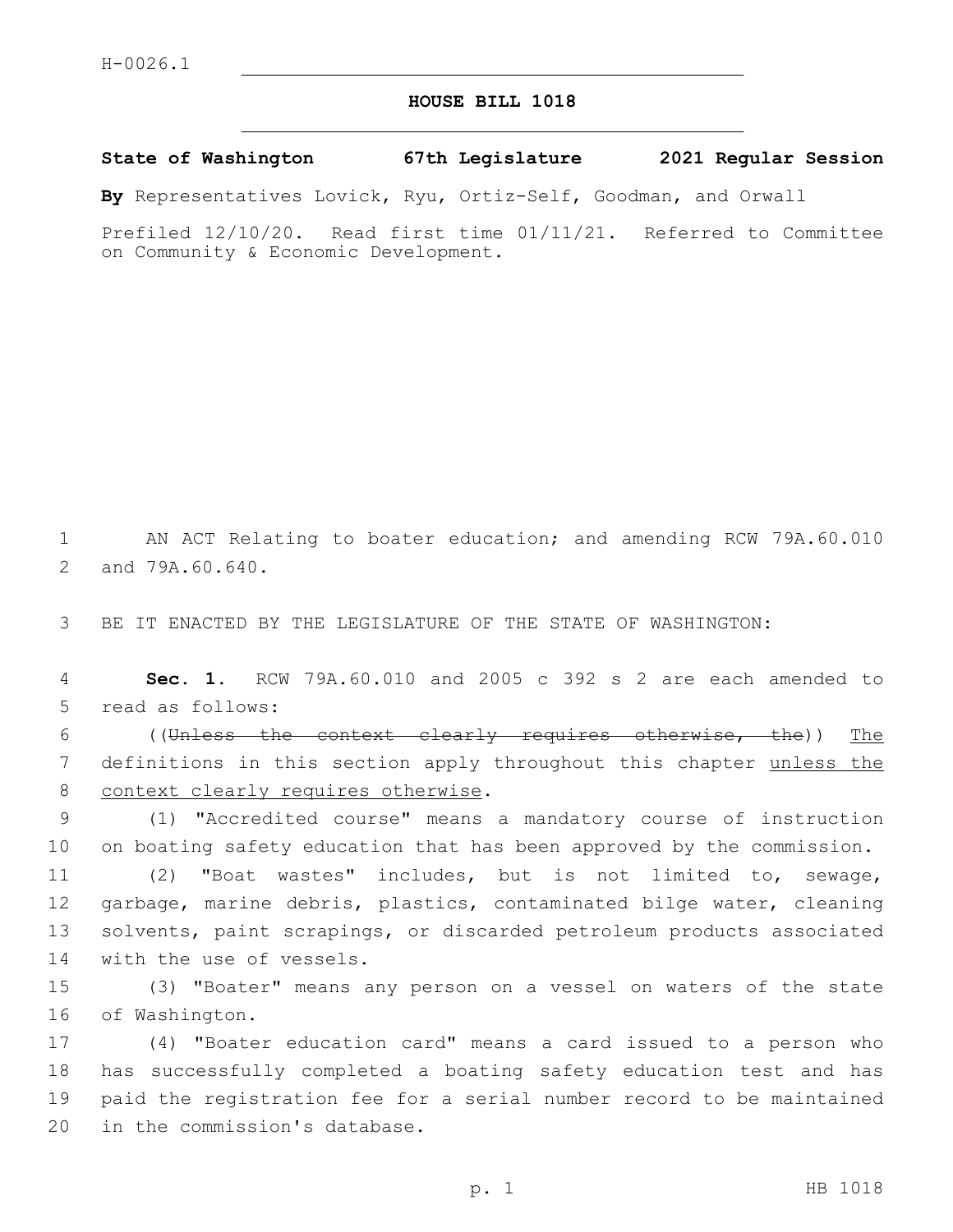(5) "Boating educator" means a person providing an accredited 2 course.

 (6) "Carrying passengers for hire" means carrying passengers in a vessel on waters of the state for valuable consideration, whether given directly or indirectly or received by the owner, agent, operator, or other person having an interest in the vessel. This shall not include trips where expenses for food, transportation, or incidentals are shared by participants on an even basis. Anyone receiving compensation for skills or money for amortization of equipment and carrying passengers shall be considered to be carrying 11 passengers for hire on waters of the state.

 (7) "Certificate of accomplishment" means a form of certificate approved by the commission and issued by a boating educator to a person who has successfully completed an accredited course.

(8) "Commission" means the state parks and recreation commission.

(9) "Darkness" means that period between sunset and sunrise.

 (10) "Environmentally sensitive area" means a restricted body of water where discharge of untreated sewage from boats is especially detrimental because of limited flushing, shallow water, commercial or recreational shellfish, swimming areas, diversity of species, the absence of other pollution sources, or other characteristics.

 (11) "Guide" means any individual, including but not limited to subcontractors and independent contractors, engaged for compensation or other consideration by a whitewater river outfitter for the purpose of operating vessels. A person licensed under RCW 77.65.480 or 77.65.440 and acting as a fishing guide is not considered a guide 27 for the purposes of this chapter.

 (12) "Marina" means a facility providing boat moorage space, fuel, or commercial services. Commercial services include but are not limited to overnight or live-aboard boating accommodations.

 (13) "Motor driven boats and vessels" means all boats and vessels 32 which are self propelled.

 (14) "Motor vessel safety operating and equipment checklist" means a printed list of the safety requirements for a vessel with a motor installed or attached to the vessel being rented, chartered, or leased and meeting minimum requirements adopted by the commission in 37 accordance with RCW 79A.60.630.

 (15) "Muffler" or "muffler system" means a sound suppression device or system, including an underwater exhaust system, designed and installed to abate the sound of exhaust gases emitted from an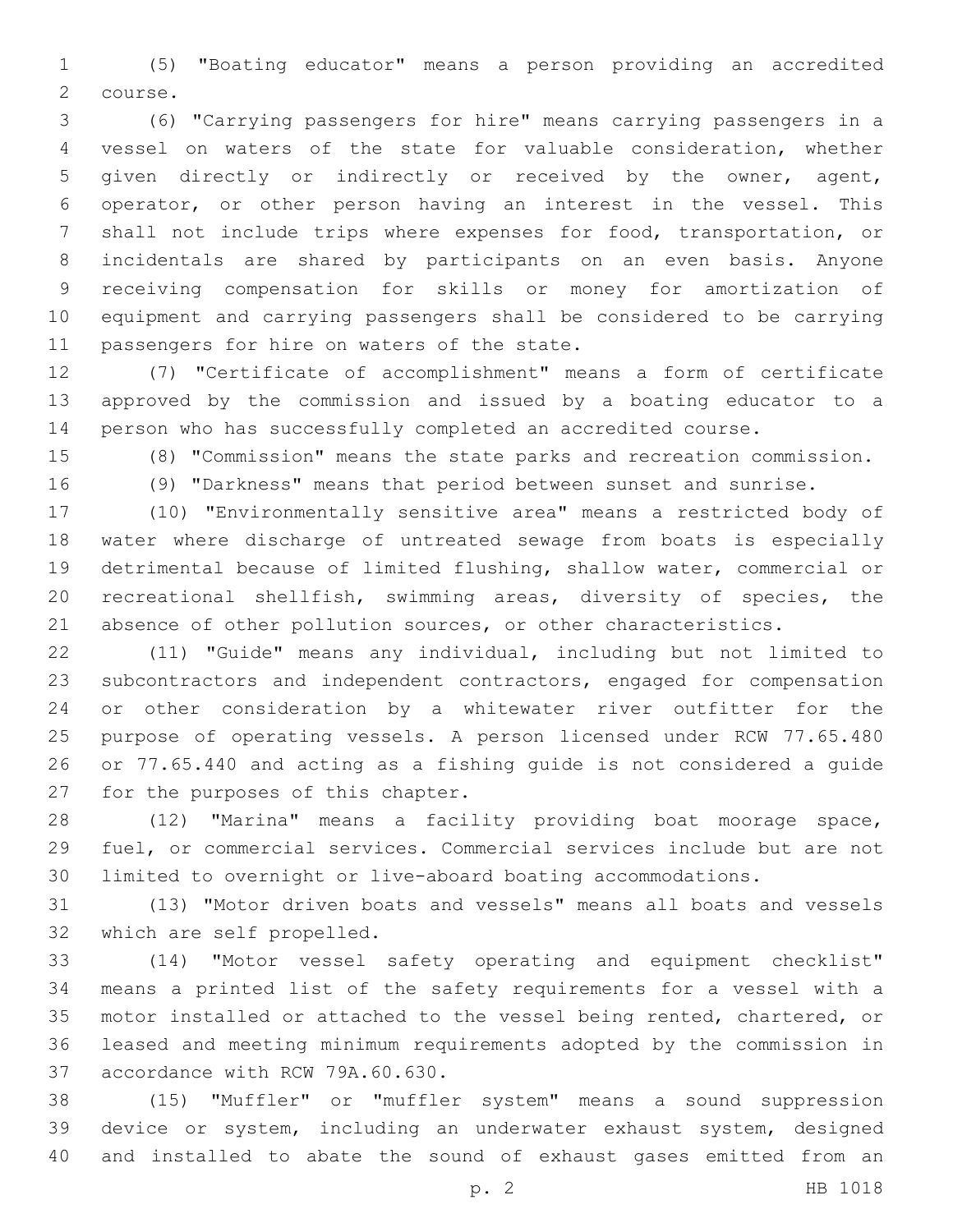internal combustion engine and that prevents excessive or unusual 2 noise.

 (16) "Operate" means to steer, direct, or otherwise have physical 4 control of a vessel that is underway.

 (17) "Operator" means an individual who steers, directs, or otherwise has physical control of a vessel that is underway or exercises actual authority to control the person at the helm.

 (18) "Observer" means the individual riding in a vessel who is responsible for observing a water skier at all times.

 (19) "Owner" means a person who has a lawful right to possession 11 of a vessel by purchase, exchange, gift, lease, inheritance, or legal action whether or not the vessel is subject to a security interest.

 (20) "Person" means any individual, sole proprietorship, partnership, corporation, nonprofit corporation or organization, limited liability company, firm, association, or other legal entity 16 located within or outside this state.

 (21) "Personal flotation device" means a buoyancy device, life preserver, buoyant vest, ring buoy, or buoy cushion that is designed to float a person in the water and that is approved by the 20 commission.

 (22) "Personal watercraft" means a vessel of less than sixteen feet that uses a motor powering a water jet pump, as its primary source of motive power and that is designed to be operated by a person sitting, standing, or kneeling on, or being towed behind the vessel, rather than in the conventional manner of sitting or standing 26 inside the vessel.

 (23) "Polluted area" means a body of water used by boaters that is contaminated by boat wastes at unacceptable levels, based on 29 applicable water quality and shellfish standards.

 (24) "Public entities" means all elected or appointed bodies, including tribal governments, responsible for collecting and spending 32 public funds.

 (25) "Reckless" or "recklessly" means acting carelessly and heedlessly in a willful and wanton disregard of the rights, safety, 35 or property of another.

 (26) "Rental motor vessel" means a motor vessel that is legally owned by a person that is registered as a rental and leasing agency for recreational motor vessels, and for which there is a written and signed rental, charter, or lease agreement between the owner, or owner's agent, of the vessel and the operator of the vessel.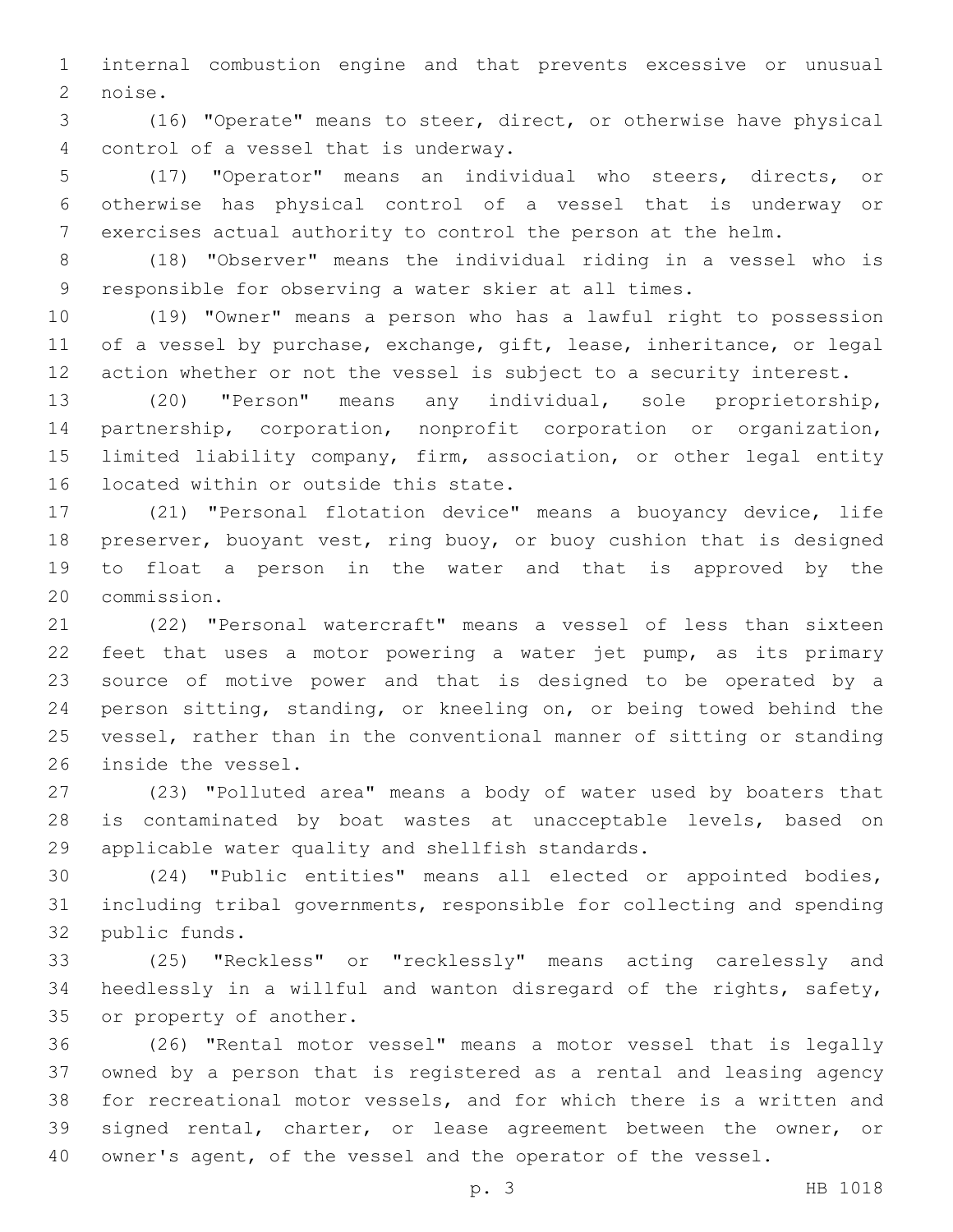(27) "Sewage pumpout or dump unit" means:1

 (a) A receiving chamber or tank designed to receive vessel sewage 3 from a "porta-potty" or a portable container; and

 (b) A stationary or portable mechanical device on land, a dock, pier, float, barge, vessel, or other location convenient to boaters, designed to remove sewage waste from holding tanks on vessels.

 (28) "Underway" means that a vessel is not at anchor, or made 8 fast to the shore, or aground.

 (29) "Vessel" includes every description of watercraft on the water, other than a seaplane, used or capable of being used as a means of transportation on the water. However, it does not include inner tubes, air mattresses, sailboards, and small rafts or flotation 13 devices or toys customarily used by swimmers.

 (30) "Water skiing" means the physical act of being towed behind a vessel on, but not limited to, any skis, aquaplane, kneeboard, 16 tube, or any other similar device.

 (31) "Waters of the state" means any waters within the 18 territorial limits of Washington state.

 (32) "Whitewater river outfitter" means any person who is advertising to carry or carries passengers for hire on any whitewater river of the state, but does not include any person whose only service on a given trip is providing instruction in canoeing or 23 kayaking skills.

 (33) "Whitewater rivers of the state" means those rivers and 25 streams, or parts thereof, within the boundaries of the state as listed in RCW 79A.60.470 or as designated by the commission under RCW 27 79A.60.495.

 (34) "Human-powered boats and vessels" means all boats and vessels that are human-propelled and includes, but is not limited to, canoes, kayaks, rafts, and stand-up paddleboards.

 **Sec. 2.** RCW 79A.60.640 and 2005 c 392 s 4 are each amended to 32 read as follows:

 (1) No person shall operate or permit the operation of human- powered boats and vessels or motor driven boats and vessels with a mechanical power of fifteen horsepower or greater unless the person:

 (a) Is at least twelve years of age, except that an operator of a personal watercraft shall comply with the age requirements under RCW 38 79A.60.190; and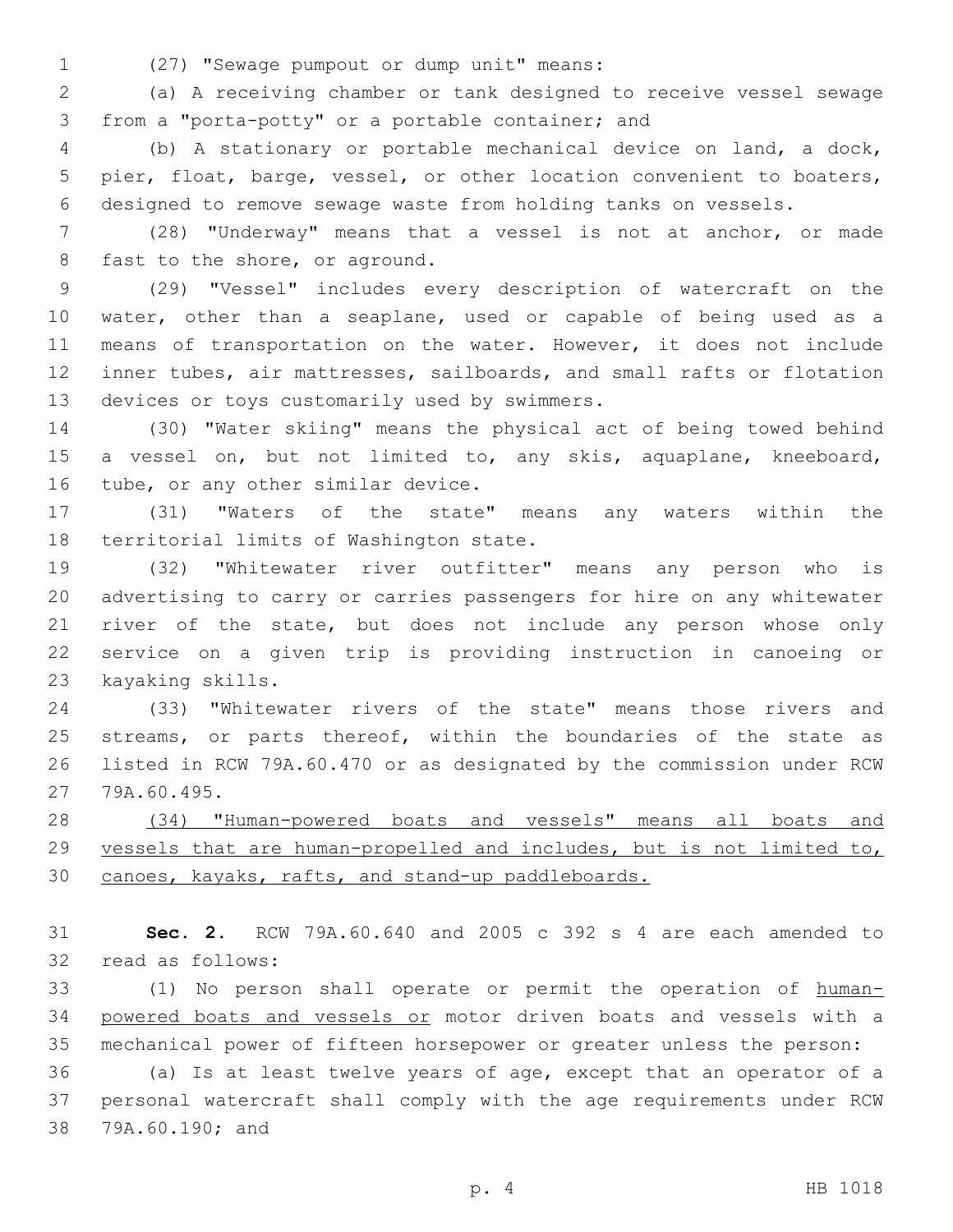(b)(i) Has in his or her possession a boater education card, unless exempted under subsection (3) of this section; or

 (ii) Is accompanied by and is under the direct supervision of a person sixteen years of age or older who is in possession of a boater education card, or who is not yet required to possess the card as provided in the program phase in RCW 79A.60.630(2)(a).

 (2) Any person who can demonstrate they have successfully completed, prior to July 24, 2005, a boating safety education course substantially equivalent to the standards adopted by the commission shall be eligible for a boater education card upon application to the commission and payment of the fee, without having to take a course or equivalency exam as provided in RCW 79A.60.630(1). Successful completion of a boating safety education course could include an original or copy of an original certificate issued by the commission, the United States coast guard auxiliary, or the United States power squadrons, or official certification by these organizations that the individual successfully completed a course substantially equivalent 18 to the standards adopted by the commission.

 (3) The following persons are not required to carry a boater 20 education card:

 (a) The operator of a vessel engaged in a lawful commercial fishery operation as licensed by the department of fish and wildlife under Title 77 RCW. However, the person when operating a vessel for recreational purposes must carry either a valid commercial fishing license issued by the department of fish and wildlife or a boater 26 education card:

 (b) Any person who possesses a valid marine operator license issued by the United States coast guard when operating a vessel 29 authorized by such coast quard license. However, the person when operating a vessel for recreational purposes must carry either a valid marine operator license issued by the United States coast guard 32 or a boater education card;

 (c) Any person who is legally engaged in the operation of a vessel that is exempt from vessel registration requirements under chapter 88.02 RCW and applicable rules and is used for purposes of law enforcement or official government work. However, the person when operating a vessel for recreational purposes must carry a boater 38 education card;

 (d) Any person at least twelve years old renting, chartering, or leasing a motor driven boat or vessel with an engine power of fifteen